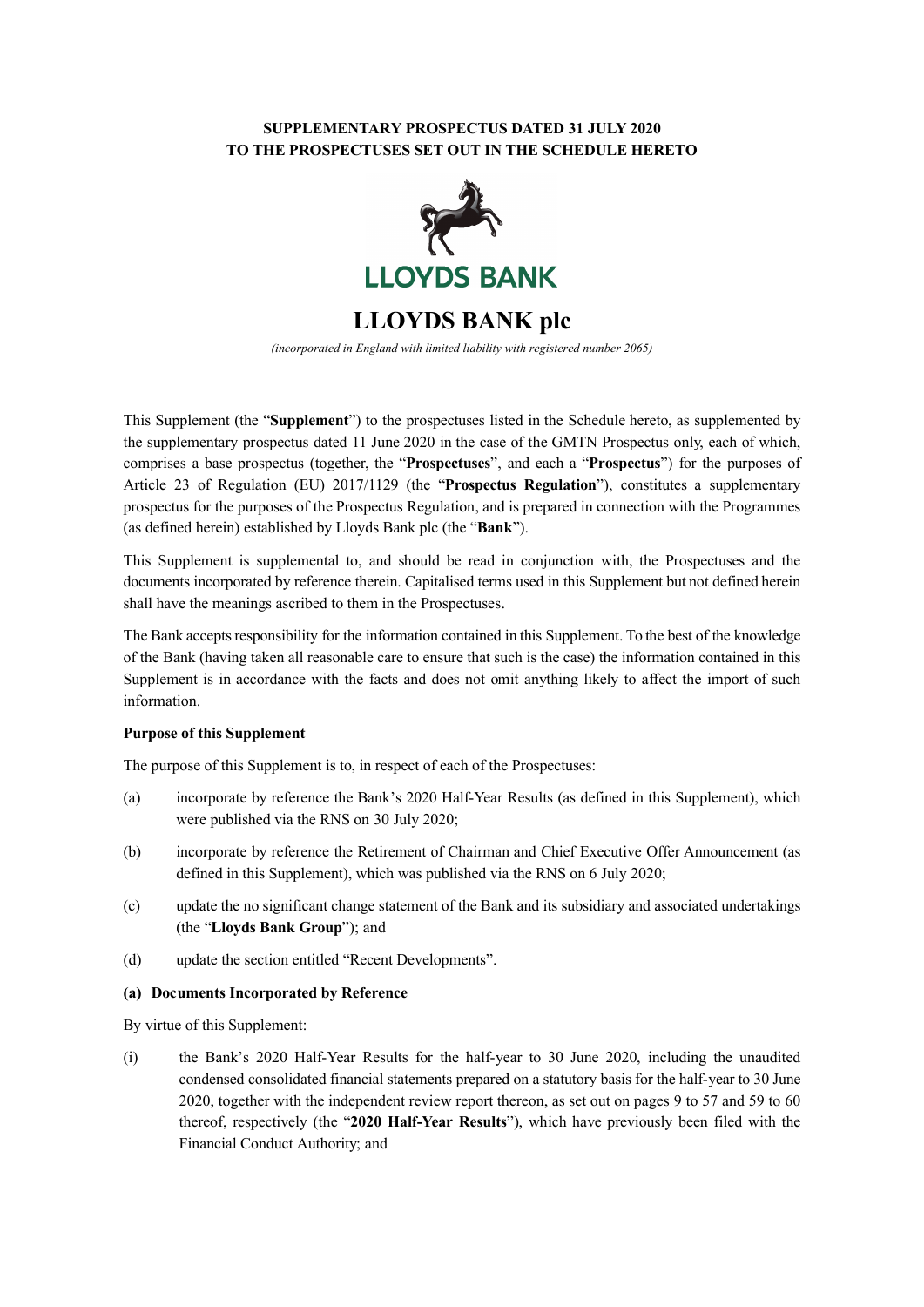(ii) the announcement entitled "Leadership Succession at Lloyds Banking Group" (RNS Number 0586S) (the "**Retirement of Chairman and Chief Executive Officer Announcement**"), which was published by the Lloyds Banking Group plc via the RNS on 6 July 2020,

shall be deemed to be incorporated in, and form part of, each of the Prospectuses and supplement the section entitled "*Documents Incorporated by Reference*" in each of the Prospectuses.

Any documents themselves incorporated by reference in the 2020 Half-Year Results or the Retirement of Chairman and Chief Executive Officer Announcement shall not form part of the Prospectuses, unless specified otherwise here.

## **(b) No significant change of the Lloyds Bank Group**

*The no significant change of the Lloyds Bank Group statement at paragraph 3 on page 183 of the EMTN Programme Prospectus is updated as set out below:*

There has been no significant change in the financial position or financial performance of the Lloyds Bank Group since 30 June 2020, the date to which the Lloyds Bank Group's last published unaudited interim financial information (as set out in the Bank's 2020 Half-Year Results) was prepared.

*The no significant change of the Lloyds Bank Group statement at paragraph 3 on page 703 of the GMTN Programme Prospectus is updated as set out below:*

There has been no significant change in the financial position or financial performance of the Lloyds Bank Group since 30 June 2020, the date to which the Lloyds Bank Group's last published unaudited interim financial information (as set out in the Bank's 2020 Half-Year Results) was prepared.

#### **(c) Recent Developments section**

*The section entitled "Recent Developments" on page 136 of the EMTN Programme Prospectus and on page 678 of the GMTN Programme Prospectus is updated as set out below:*

#### **Recent Developments**

There have been early signs of recovery in the Lloyds Bank Group's core markets, especially within the personal customer segment, but the outlook remains highly uncertain and the impact of lower rates and economic fragility will continue for at least the rest of the year. On 30 July 2020, the Issuer's parent, Lloyds Banking Group, announced its updated 2020 guidance, reflecting its proactive response to the challenging economic environment and based on its recently revised current economic assumptions which have deteriorated since the first quarter. In that updated 2020 guidance, Lloyds Banking Group said it expected its:

- Net interest margin<sup>[1](#page-1-0)</sup> to remain broadly stable on the second quarter level at c.240 basis points for the rest of the year, resulting in a full year margin of c.250 basis points;
- Operating costs to be below £7.6 billion;
- Impairments to be between £4.5 billion and £5.5 billion; and
- Risk-weighted assets to be flat to modestly up compared to the first half of 2020.

Although the economic outlook remains uncertain, Lloyds Bank Group expects its financial strength and business model will ensure that it can continue to support its customers and help Britain recover.

Copies of this Supplement and all documents incorporated by reference in this Supplement can be viewed on the website of the Bank at www.lloydsbankinggroup.com.

<span id="page-1-0"></span>l <sup>1</sup> Net interest margin has been identified by the Lloyds Banking Group as an alternative performance measure and refers to banking net interest income on customer and product balances in the banking businesses as a percentage of average gross banking interestearning assets for the period.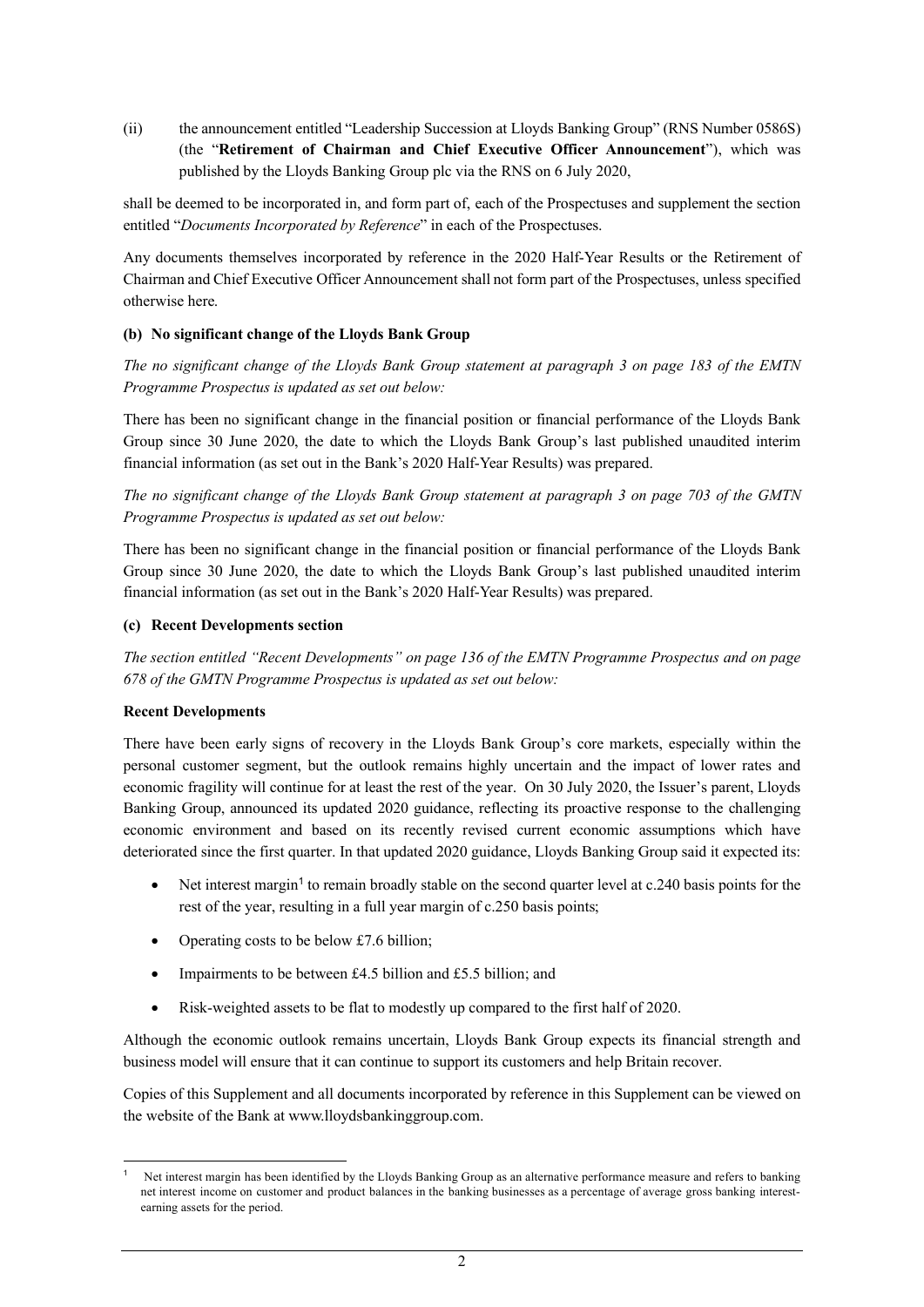To the extent that there is any inconsistency between (a) any statement in this Supplement or any statement incorporated by reference into the relevant Prospectus by this Supplement and (b) any other statement in or incorporated by reference into the relevant Prospectus, the statements in (a) above will prevail.

Save as disclosed in this Supplement, no other significant new factor, material mistake or inaccuracy relating to information included in each of the Prospectuses has arisen or been noted, as the case may be, since the publication of each of the Prospectuses.